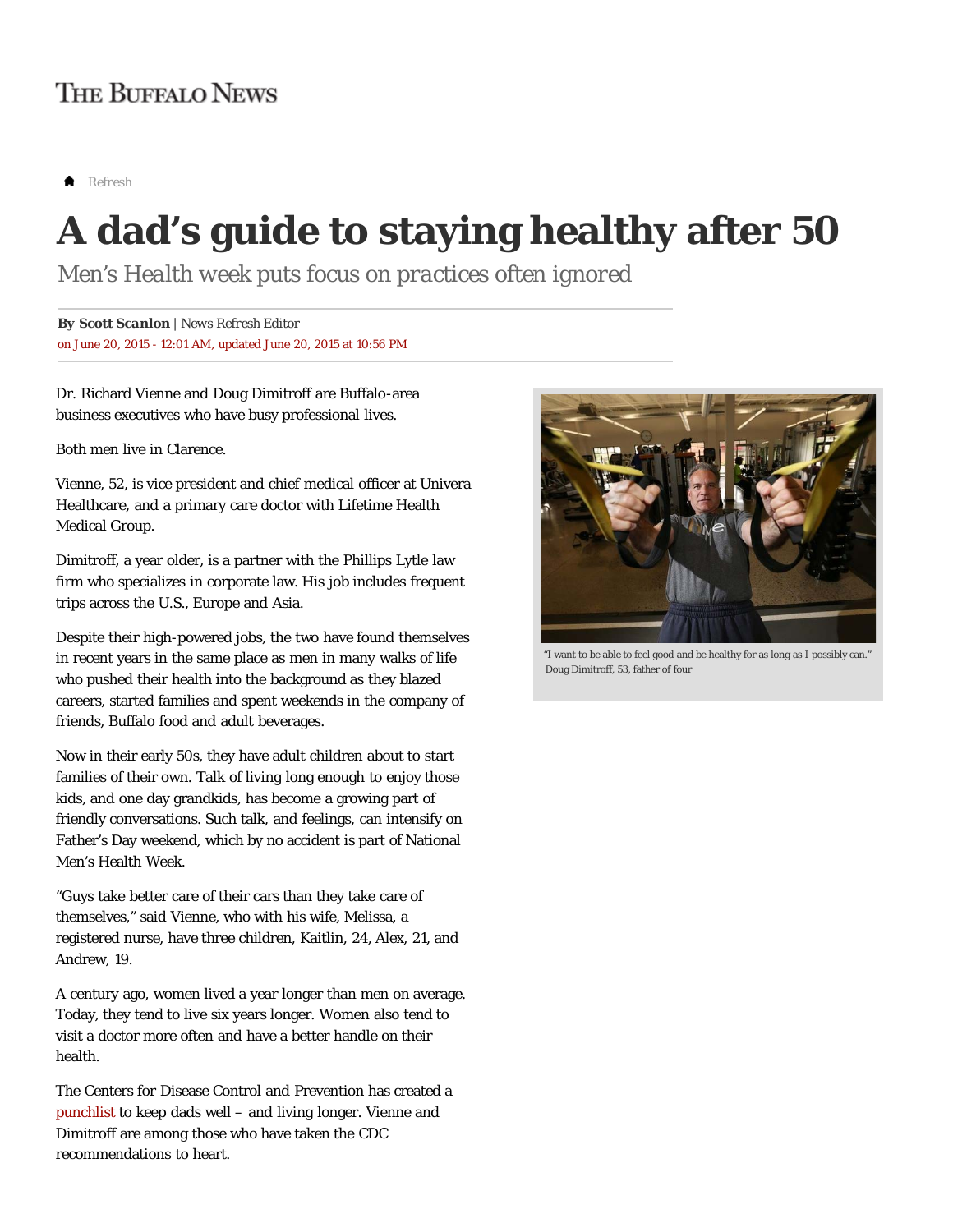"Some of the best years of life can be this point in time," Dimitroff said, if you take good care of yourself.

Let us count some of the ways.

# Get good sleep

"When I get 6 to  $6\frac{1}{2}$  hours of sleep, I'm dragging," Vienne said. "When I get 7 to 8 hours, I'm a well-oiled machine."

Insufficient sleep is tied to chronic conditions that include obesity, diabetes, cardiovascular disease and depression. Vienne – who has struggled with weight for years, and has gone from size 45 to 40 pants during the last six years – wears a Jawbone fitness device to track his sleep and daily exercise. He has prescribed sleep studies for patients who fall below the recommended 7 to 9 hours of nightly slumber to learn if apnea or other problems might be the cause.

#### Toss out tobacco

Dimitroff and Vienne have never smoked. "It's never too late to quit," said Vienne, who also advises patients to avoid e-cigarettes because the potential risks remain unknown. The choice to smoke tobacco raises your risk of heart disease, cancer and early death. It also exposes your family to dangerous secondhand smoke. Ask your doctor to help you quit or reach out to the New York Smokers' Quitline at (866) 697-8487 or nysmokefree.com.

# Move it or lose it

"I want to be able to feel good and be healthy for as long as I possibly can," said Dimitroff, who along with his wife, Grace, a pediatrician, has four children who range in age from 17 to 25. Dimitroff is one of four siblings who had the blessing of growing up in a family that valued exercise and healthy eating. His father, Chet, is a role model who continues to have good health at 75.

Dimitroff works out three to four times a week, often with personal trainer Nick Bendixen at Hive Lifespan Center in East Amherst. His "total body" fitness philosophy includes weight and resistance training that focuses on his core, as well as different muscle groups on different days. He mixes in cycling – indoors and out – and gravity classes. He mostly works out in the morning – whether he is traveling or not – and puts exercise on his weekly schedule along with other appointments he intends to keep. His fitness routine falls directly in line with the CDC's recommendation of at least  $2\frac{1}{2}$  hours of moderate-intensity aerobic activity and strength training every week. Dimitroff also likes to walk his golden doodle, Lucy.

# Eat right

Diet is a key part of the health equation, too, Vienne said. Pizza or burgers are an occasional treat but shouldn't be standard fare. Dimitroff has found that being married to a doctor is a plus. Because she's a very healthy eater and good cook, Grace Dimitroff has long been his nutritional adviser. His diet focuses on smaller portions than those he used to have, with far less bread and pasta. Fruits, vegetables, lean proteins and healthy grains have become his staples. Wine and dark chocolate remain a part of his diet – in moderation.

# Tame stress

Vienne said fathers approaching their autumn years are best to remember this: "There's only one thing in life you have control over, and it's you." Life can be more manageable that way.